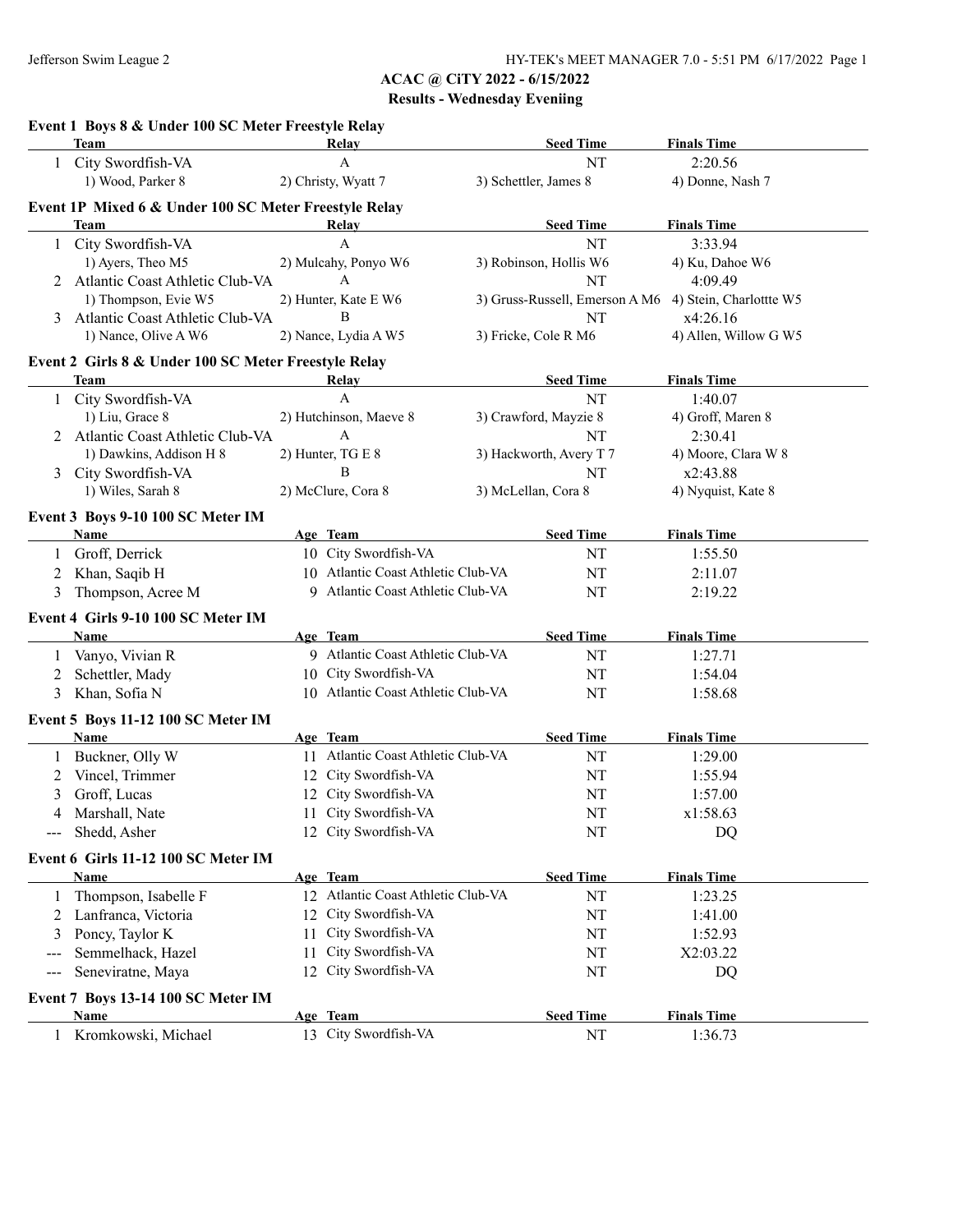### **Event 8 Girls 13-14 100 SC Meter IM Name Age Team Seed Time Finals Time** 1 Buckner, Addy C 14 Atlantic Coast Athletic Club-VA NT 1:24.69 2 Semmelhack, Sylvie 14 City Swordfish-VA NT 1:31.90 3 Fulgham, Silver 14 City Swordfish-VA NT 1:37.06 4 Harrell, Olivia 13 City Swordfish-VA NT x1:43.44 5 Pineo, El 14 City Swordfish-VA NT x1:55.68 **Event 9 Boys 15-18 100 SC Meter IM Age Team Seed Time Finals Time** 1 Buckner, Teddy S 15 Atlantic Coast Athletic Club-VA NT 1:08.84 2 Cook, Eli 17 City Swordfish-VA NT 1:16.28 -- Yoder, Gabe 15 City Swordfish-VA NT X1:29.06 **Event 10 Girls 15-18 100 SC Meter IM Name Age Team Seed Time Finals Time** 1 Huang, Avery 17 City Swordfish-VA NT 1:16.91 2 Gunter, Juliette 16 City Swordfish-VA NT 1:25.90 3 Reed, Izzy 16 City Swordfish-VA NT x1:28.38 4 Connaughton, Quinn 15 City Swordfish-VA NT x1:29.72 **Event 21 Boys 8 & Under 25 SC Meter Freestyle Name Age Team Seed Time Finals Time** 1 Harris, Nolan 23.90 7 City Swordfish-VA NT 23.90 2 Donne, Nash 7 City Swordfish-VA NT 28.75 3 King, Dillon P 8 Atlantic Coast Athletic Club-VA NT 29.88 4 Schettler, James 8 City Swordfish-VA NT x35.37 5 Christy, Wyatt 7 City Swordfish-VA NT x35.81 6 Nelson, Garnet T 7 Atlantic Coast Athletic Club-VA NT 43.87 7 Wood, Parker 8 City Swordfish-VA NT x49.09 8 Varshavsky, Eli C 7 Atlantic Coast Athletic Club-VA NT  $x1:01.59$ --- Nderitu, Jonah 8 City Swordfish-VA NT X38.28 **Event 21P Boys 6 & Under 25 SC Meter Freestyle Name Age Team Seed Time Finals Time** 1 Fricke, Cole R 6 Atlantic Coast Athletic Club-VA NT 32.00 2 Greene, Myers C 6 Atlantic Coast Athletic Club-VA NT 42.16 3 Ayers, Theo 5 City Swordfish-VA NT 43.28 4 Sylvester, Jackson 5 City Swordfish-VA NT 46.12 5 Bronez, Landon 5 City Swordfish-VA NT x55.35 6 Gruss-Russell, Emerson A 6 Atlantic Coast Athletic Club-VA NT x1:03.53 **Event 22 Girls 8 & Under 25 SC Meter Freestyle Name Age Team Seed Time Finals Time** 1 Nyquist, Kate 8 City Swordfish-VA NT 26.31 2 Liu, Grace 8 City Swordfish-VA NT 27.04 3 Robinson, Ellery 8 City Swordfish-VA NT  $x29.20$ 4 Dawkins, Addison H 8 Atlantic Coast Athletic Club-VA NT 33.25 5 Hackworth, Avery T 7 Atlantic Coast Athletic Club-VA NT 34.28 6 Moore, Clara W 8 Atlantic Coast Athletic Club-VA NT x35.41 7 Savage, Phaedra 7 City Swordfish-VA NT x38.38 8 McClure, Cora 8 City Swordfish-VA NT  $X41.03$ 9 McLellan, Cora 8 City Swordfish-VA NT x41.63 10 Reedy, Corde 7 City Swordfish-VA NT x45.03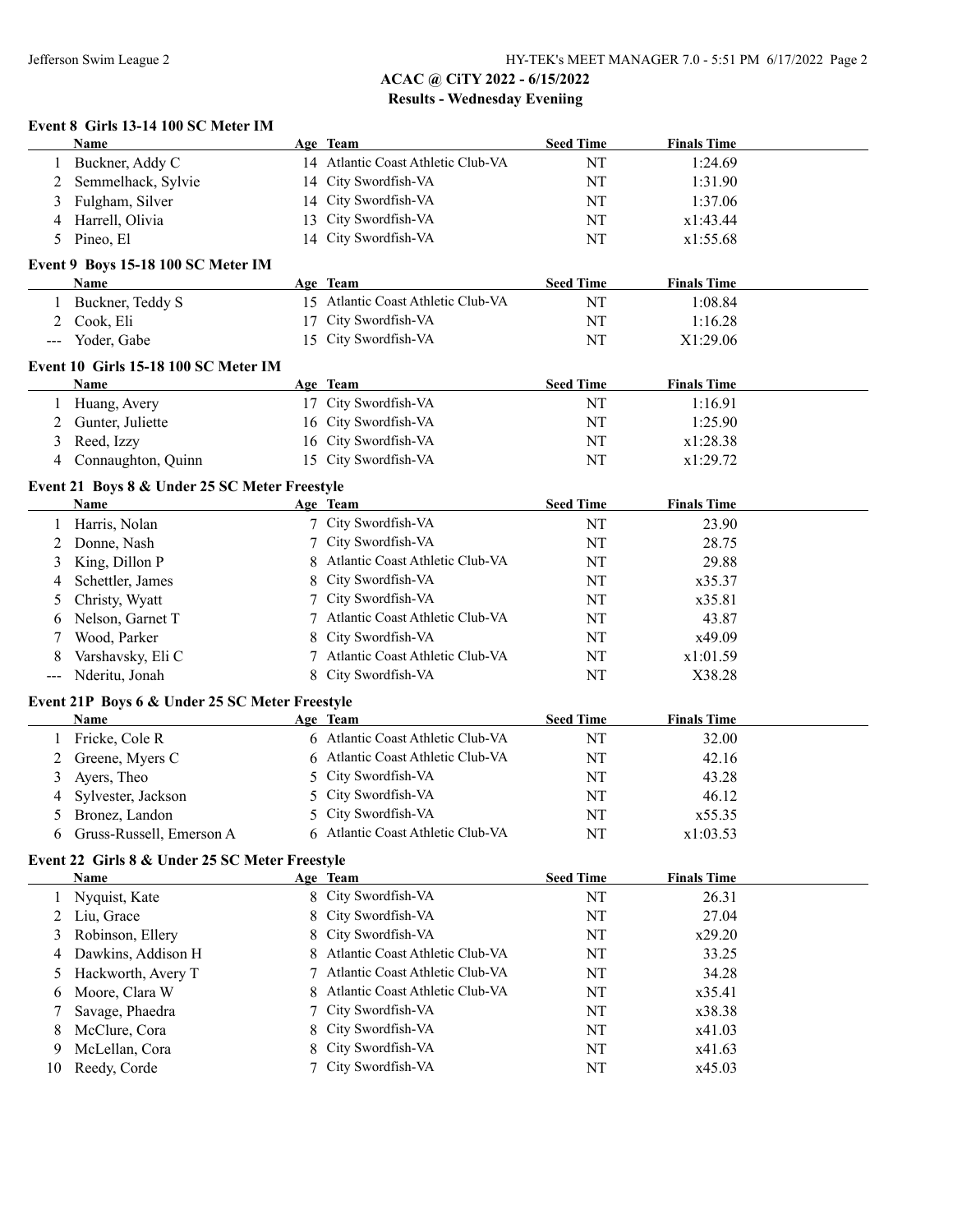### **(Event 22 Girls 8 & Under 25 SC Meter Freestyle)**

|    | Name               | Age Team                          | <b>Seed Time</b> | <b>Finals Time</b> |  |
|----|--------------------|-----------------------------------|------------------|--------------------|--|
|    | Hunter, TG E       | 8 Atlantic Coast Athletic Club-VA | NT               | x45.87             |  |
| 12 | Wiles, Sarah       | 8 City Swordfish-VA               | NT               | x50.03             |  |
|    | 13 Kammauff, Abbey | 7 City Swordfish-VA               | NT               | x53.47             |  |
|    | --- Ku, Yunhoe     | 8 City Swordfish-VA               | NT               | DQ                 |  |

### **Event 22P Girls 6 & Under 25 SC Meter Freestyle**

| Name                  | Age Team                          | <b>Seed Time</b> | <b>Finals Time</b> |  |
|-----------------------|-----------------------------------|------------------|--------------------|--|
| 1 Hunter, Kate E      | 6 Atlantic Coast Athletic Club-VA | NT               | 44.57              |  |
| 2 Robinson, Hollis    | 6 City Swordfish-VA               | NT               | 47.62              |  |
| 3 Nance, Olive A      | 6 Atlantic Coast Athletic Club-VA | NT               | 53.43              |  |
| 4 Thompson, Evie      | 5 Atlantic Coast Athletic Club-VA | NT               | x57.90             |  |
| 5 Mulcahy, Ponyo      | 6 City Swordfish-VA               | NT               | 1:00.16            |  |
| 6 Allen, Willow G     | 5 Atlantic Coast Athletic Club-VA | NT               | x1:22.94           |  |
| 7 Nance, Lydia A      | 5 Atlantic Coast Athletic Club-VA | NT               | x1:23.31           |  |
| 8 Ku, Dahoe           | 6 City Swordfish-VA               | NT               | x1:53.94           |  |
| --- Stein, Charlottte | 5 Atlantic Coast Athletic Club-VA | NT               | X43.81             |  |

### **Event 23 Boys 9-10 50 SC Meter Freestyle**

|     | Name              | Age Team                           | <b>Seed Time</b> | <b>Finals Time</b> |  |
|-----|-------------------|------------------------------------|------------------|--------------------|--|
|     | Halme, Ezra       | 10 City Swordfish-VA               | NT               | 45.78              |  |
|     | Lacy, Brenden B   | 9 Atlantic Coast Athletic Club-VA  | NT               | 47.94              |  |
| 3   | Christy, Asa      | 9 City Swordfish-VA                | NT               | 52.75              |  |
| 4   | Hunter, Gabriel O | 9 Atlantic Coast Athletic Club-VA  | NT               | 54.84              |  |
|     | Goode, Brody      | 9 City Swordfish-VA                | NT               | x56.97             |  |
| 6   | Fricke, Afton B   | 9 Atlantic Coast Athletic Club-VA  | NT               | x57.19             |  |
|     | Goode, Blake      | 10 City Swordfish-VA               | NT               | x1:03.22           |  |
| 8   | Joseph, Derrick   | 10 Atlantic Coast Athletic Club-VA | NT               | x1:03.97           |  |
| 9   | Floyd, Jaxson L   | 9 Atlantic Coast Athletic Club-VA  | NT               | x1:10.81           |  |
| 10  | Nderitu, Lucas    | 10 City Swordfish-VA               | NT               | x1:11.34           |  |
| 11  | Wood, Cooper      | 10 City Swordfish-VA               | NT               | x1:16.38           |  |
| 12  | Martinez, Lucas   | 9 City Swordfish-VA                | NT               | x1:25.59           |  |
| 13. | Reedy, Ben        | 9 City Swordfish-VA                | NT               | x1:30.65           |  |

### **Event 24 Girls 9-10 50 SC Meter Freestyle**

|    | Name               |    | Age Team                        | <b>Seed Time</b> | <b>Finals Time</b> |  |
|----|--------------------|----|---------------------------------|------------------|--------------------|--|
|    | Thompson, Tess F   | 10 | Atlantic Coast Athletic Club-VA | NT               | 39.25              |  |
| 2  | Furia, Zora        |    | 10 City Swordfish-VA            | NT               | 45.40              |  |
| 3  | Etienne, Nyah      |    | 9 City Swordfish-VA             | NT               | 47.28              |  |
| 4  | Shedd, Autumn      |    | 9 City Swordfish-VA             | NT               | x51.06             |  |
| 5  | Thompson, Lillian  |    | 10 City Swordfish-VA            | NT               | x56.18             |  |
| 6  | Webb, Avery C      | 10 | Atlantic Coast Athletic Club-VA | NT               | 1:02.35            |  |
|    | Robertson, Sam     |    | 9 City Swordfish-VA             | NT               | x1:03.25           |  |
| 8  | Wallace, Aislin    |    | 10 City Swordfish-VA            | NT               | x1:05.13           |  |
| 9  | Agee, Evan         |    | 10 City Swordfish-VA            | NT               | x1:05.65           |  |
| 10 | Tassell, Ainsley   |    | 9 City Swordfish-VA             | NT               | x1:10.40           |  |
| 11 | Hackworth, Ellee L | 9. | Atlantic Coast Athletic Club-VA | NT               | x1:13.46           |  |
| 12 | Brenner, Julia     |    | 10 City Swordfish-VA            | NT               | x1:16.53           |  |
| 13 | Pradhan, Srija     |    | 9 City Swordfish-VA             | NT               | x1:18.25           |  |
| 14 | Cherry, Hope       |    | 9 City Swordfish-VA             | NT               | x1:24.87           |  |
| 15 | Zorc, Nola         |    | 9 City Swordfish-VA             | NT               | x1:26.21           |  |
|    | Schettler, Mady    |    | 10 City Swordfish-VA            | NT               | X46.53             |  |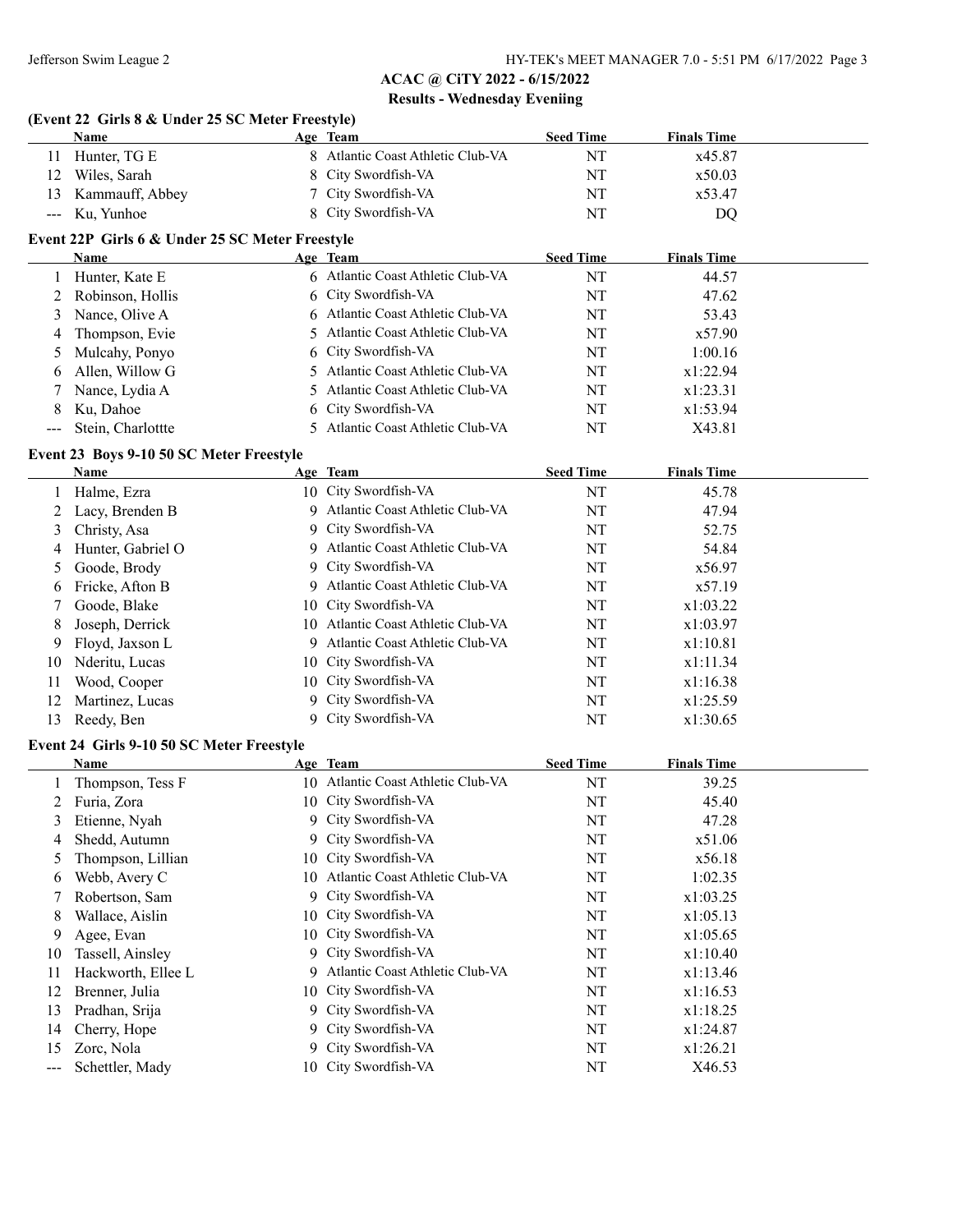|                                          | Event 25 Boys 11-12 50 SC Meter Freestyle          |    |                                    |                  |                    |  |
|------------------------------------------|----------------------------------------------------|----|------------------------------------|------------------|--------------------|--|
|                                          | Name                                               |    | Age Team                           | <b>Seed Time</b> | <b>Finals Time</b> |  |
|                                          | Schaar, Gavin J                                    |    | 12 Atlantic Coast Athletic Club-VA | NT               | 47.41              |  |
| 2                                        | Wiles, Ryan                                        |    | 11 City Swordfish-VA               | NT               | 54.00              |  |
| $\hspace{0.05cm} \ldots \hspace{0.05cm}$ | Groff, Lucas                                       |    | 12 City Swordfish-VA               | NT               | X40.66             |  |
|                                          | Event 26 Girls 11-12 50 SC Meter Freestyle         |    |                                    |                  |                    |  |
|                                          | Name                                               |    | Age Team                           | <b>Seed Time</b> | <b>Finals Time</b> |  |
|                                          | Grigg, Alyssa                                      |    | 11 City Swordfish-VA               | NT               | 43.22              |  |
| 1                                        |                                                    |    | 12 City Swordfish-VA               | NT               |                    |  |
| 2                                        | Paulson, Amy                                       |    |                                    |                  | 44.50              |  |
| 3                                        | McCartney, Hailey                                  |    | 12 City Swordfish-VA               | NT               | x46.90             |  |
| 4                                        | Dunfee, Georgia B                                  |    | 11 Atlantic Coast Athletic Club-VA | NT               | 47.82              |  |
| 5                                        | Vess, Shawn                                        | 11 | City Swordfish-VA                  | NT               | x51.09             |  |
| 6                                        | King, Erin C                                       |    | 12 Atlantic Coast Athletic Club-VA | NT               | 53.75              |  |
| 7                                        | Robertson, Annie                                   | 11 | City Swordfish-VA                  | NT               | x55.25             |  |
| 8                                        | Yoder, Hannah                                      | 11 | City Swordfish-VA                  | NT               | x58.59             |  |
|                                          | Event 27 Boys 13-14 50 SC Meter Freestyle          |    |                                    |                  |                    |  |
|                                          | Name                                               |    | Age Team                           | <b>Seed Time</b> | <b>Finals Time</b> |  |
| 1                                        | Paquette, Benji                                    |    | 14 City Swordfish-VA               | NT               | 39.06              |  |
|                                          | Marshall, Chris                                    |    | 14 City Swordfish-VA               | NT               | X39.50             |  |
|                                          |                                                    |    |                                    |                  |                    |  |
|                                          | Event 28 Girls 13-14 50 SC Meter Freestyle<br>Name |    | Age Team                           | <b>Seed Time</b> | <b>Finals Time</b> |  |
|                                          | Schneller, Kayla T                                 |    | 13 Atlantic Coast Athletic Club-VA | NT               | 36.12              |  |
| 1                                        |                                                    |    |                                    |                  |                    |  |
| 2                                        | Allen, Samaria G                                   |    | 14 Atlantic Coast Athletic Club-VA | NT               | 38.41              |  |
| 3                                        | Shanks, Tayah                                      |    | 14 City Swordfish-VA               | NT               | 41.72              |  |
| 4                                        | Austin, Reese                                      |    | 14 City Swordfish-VA               | NT               | 42.40              |  |
| 5                                        | Agee, Simone                                       |    | 14 City Swordfish-VA               | NT               | x45.81             |  |
| 6                                        | Cherry, Madison                                    | 13 | City Swordfish-VA                  | NT               | x1:05.60           |  |
|                                          | Event 29 Boys 15-18 50 SC Meter Freestyle          |    |                                    |                  |                    |  |
|                                          | <b>Name</b>                                        |    | Age Team                           | <b>Seed Time</b> | <b>Finals Time</b> |  |
|                                          | Thompson, Finn F                                   |    | 16 Atlantic Coast Athletic Club-VA | NT               | 28.53              |  |
| 2                                        | Yoder, Gabe                                        | 15 | City Swordfish-VA                  | NT               | 34.88              |  |
| 3                                        | Austin, Holden                                     | 17 | City Swordfish-VA                  | NT               | 37.13              |  |
|                                          | Cook, Eli                                          | 17 | City Swordfish-VA                  | NT               | X29.12             |  |
|                                          | Event 30 Girls 15-18 50 SC Meter Freestyle         |    |                                    |                  |                    |  |
|                                          | Name                                               |    | Age Team                           | <b>Seed Time</b> | <b>Finals Time</b> |  |
|                                          | Reed, Izzy                                         |    | 16 City Swordfish-VA               | NT               | 34.44              |  |
|                                          | Buddington, Laura                                  | 17 | City Swordfish-VA                  | NT               | 39.17              |  |
|                                          |                                                    | 15 | City Swordfish-VA                  | NT               | x51.22             |  |
| 3                                        | Whelchel, Bridgit                                  |    |                                    |                  |                    |  |
|                                          | Event 32 Girls 8 & Under 25 SC Meter Breaststroke  |    |                                    |                  |                    |  |
|                                          | Name                                               |    | Age Team                           | <b>Seed Time</b> | <b>Finals Time</b> |  |
| 1                                        | Hutchinson, Maeve                                  |    | 8 City Swordfish-VA                | NT               | 35.59              |  |
| $---$                                    | Groff, Maren                                       | 8  | City Swordfish-VA                  | NT               | X38.44             |  |
| $---$                                    | Crawford, Mayzie                                   | 8  | City Swordfish-VA                  | NT               | DQ                 |  |
|                                          | Event 33 Boys 9-10 50 SC Meter Breaststroke        |    |                                    |                  |                    |  |
|                                          | Name                                               |    | Age Team                           | <b>Seed Time</b> | <b>Finals Time</b> |  |
| 1                                        | Harris, Reece                                      |    | 10 City Swordfish-VA               | NT               | 1:01.50            |  |
| 2                                        | Dunfee, Lyle T                                     |    | 9 Atlantic Coast Athletic Club-VA  | NT               | 1:01.81            |  |
| 3                                        | Halme, Ezra                                        |    | 10 City Swordfish-VA               | NT               | 1:02.25            |  |
|                                          |                                                    |    |                                    |                  |                    |  |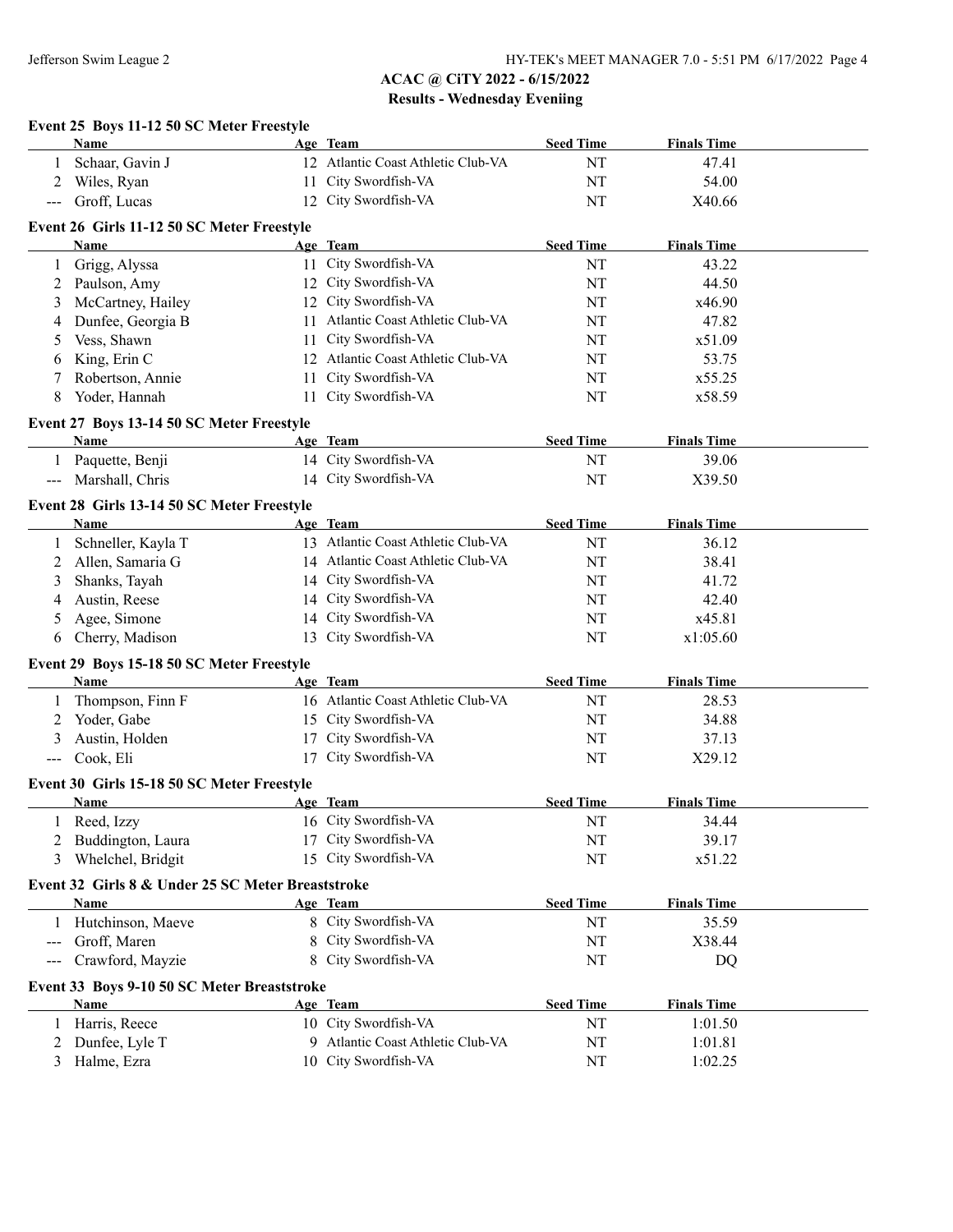|                            | (Event 33 Boys 9-10 50 SC Meter Breaststroke)<br><b>Name</b> |    |                                    |                  |                    |  |
|----------------------------|--------------------------------------------------------------|----|------------------------------------|------------------|--------------------|--|
|                            |                                                              |    | Age Team                           | <b>Seed Time</b> | <b>Finals Time</b> |  |
|                            | 4 Fricke, Afton B                                            |    | 9 Atlantic Coast Athletic Club-VA  | NT               | 1:11.62            |  |
| 5                          | Christy, Asa                                                 |    | 9 City Swordfish-VA                | NT               | x1:13.78           |  |
| 6                          | Goode, Blake                                                 |    | 10 City Swordfish-VA               | NT               | x1:13.94           |  |
| $---$                      | Lacy, Brenden B                                              |    | 9 Atlantic Coast Athletic Club-VA  | NT               | DQ                 |  |
|                            | Event 34 Girls 9-10 50 SC Meter Breaststroke                 |    |                                    |                  |                    |  |
|                            | Name                                                         |    | Age Team                           | <b>Seed Time</b> | <b>Finals Time</b> |  |
|                            | 1 Khan, Sofia N                                              |    | 10 Atlantic Coast Athletic Club-VA | NT               | 1:01.60            |  |
| 2                          | Thompson, Lillian                                            |    | 10 City Swordfish-VA               | NT               | 1:03.19            |  |
| 3                          | Holmstrum, Penny M                                           |    | 9 Atlantic Coast Athletic Club-VA  | NT               | 1:11.31            |  |
| 4                          | Webb, Avery C                                                |    | 10 Atlantic Coast Athletic Club-VA | NT               | x1:16.97           |  |
| ---                        | Schettler, Mady                                              |    | 10 City Swordfish-VA               | NT               | X1:02.44           |  |
| ---                        | Hackworth, Ellee L                                           |    | 9 Atlantic Coast Athletic Club-VA  | NT               | DQ                 |  |
|                            | Event 35 Boys 11-12 50 SC Meter Breaststroke                 |    |                                    |                  |                    |  |
|                            | Name                                                         |    | Age Team                           | <b>Seed Time</b> | <b>Finals Time</b> |  |
| $\mathbf{1}$               | Schaar, Gavin J                                              |    | 12 Atlantic Coast Athletic Club-VA | NT               | 56.07              |  |
| 2                          | Marshall, Nate                                               |    | 11 City Swordfish-VA               | NT               | 1:05.06            |  |
| $\frac{1}{2}$              | Vincel, Trimmer                                              |    | 12 City Swordfish-VA               | NT               | X1:02.75           |  |
|                            | Event 36 Girls 11-12 50 SC Meter Breaststroke                |    |                                    |                  |                    |  |
|                            | <b>Name</b>                                                  |    | Age Team                           | <b>Seed Time</b> | <b>Finals Time</b> |  |
| 1                          | Dunfee, Georgia B                                            |    | 11 Atlantic Coast Athletic Club-VA | NT               | 1:00.19            |  |
| 2                          | Paulson, Amy                                                 |    | 12 City Swordfish-VA               | NT               | 1:00.22            |  |
| 3                          | Yoder, Hannah                                                |    | 11 City Swordfish-VA               | NT               | 1:01.47            |  |
| 4                          | Woodling, Viviann                                            |    | 11 City Swordfish-VA               | NT               | x1:04.53           |  |
| $\qquad \qquad - \qquad -$ | King, Erin C                                                 |    | 12 Atlantic Coast Athletic Club-VA | NT               | DQ                 |  |
|                            | Event 37 Boys 13-14 50 SC Meter Breaststroke                 |    |                                    |                  |                    |  |
|                            | Name                                                         |    | Age Team                           | <b>Seed Time</b> | <b>Finals Time</b> |  |
|                            | 1 Kromkowski, Michael                                        |    | 13 City Swordfish-VA               | NT               | 44.41              |  |
|                            | 2 Paquette, Benji                                            |    | 14 City Swordfish-VA               | NT               | 54.87              |  |
|                            | Event 38 Girls 13-14 50 SC Meter Breaststroke                |    |                                    |                  |                    |  |
|                            | Name                                                         |    | Age Team                           | <b>Seed Time</b> | <b>Finals Time</b> |  |
| 1                          | Buckner, Addy C                                              |    | 14 Atlantic Coast Athletic Club-VA | NT               | 44.34              |  |
| 2                          | Harrell, Olivia                                              |    | 13 City Swordfish-VA               | NT               | 49.06              |  |
| 3                          | Austin, Reese                                                |    | 14 City Swordfish-VA               | NT               | 55.44              |  |
|                            |                                                              |    | 14 City Swordfish-VA               |                  |                    |  |
|                            | Shanks, Tayah                                                |    | 14 City Swordfish-VA               | NT               | X1:07.56           |  |
| ---                        | Pineo, El                                                    |    |                                    | NT               | DQ                 |  |
|                            | Event 39 Boys 15-18 50 SC Meter Breaststroke                 |    |                                    |                  |                    |  |
|                            | <b>Name</b>                                                  |    | Age Team                           | <b>Seed Time</b> | <b>Finals Time</b> |  |
|                            | Thompson, Finn F                                             |    | 16 Atlantic Coast Athletic Club-VA | NT               | 40.62              |  |
| 2                          | Yoder, Gabe                                                  | 15 | City Swordfish-VA                  | NT               | 40.97              |  |
| 3                          | Austin, Holden                                               |    | 17 City Swordfish-VA               | NT               | 53.91              |  |
|                            | Event 40 Girls 15-18 50 SC Meter Breaststroke                |    |                                    |                  |                    |  |
|                            | Name                                                         |    | Age Team                           | <b>Seed Time</b> | <b>Finals Time</b> |  |
| 1                          | Whelchel, Bridgit                                            |    | 15 City Swordfish-VA               | NT               | 1:10.53            |  |
| $---$                      | Gunter, Juliette                                             |    | 16 City Swordfish-VA               | NT               | X40.23             |  |
| ---                        | Connaughton, Quinn                                           |    | 15 City Swordfish-VA               | NT               | X46.53             |  |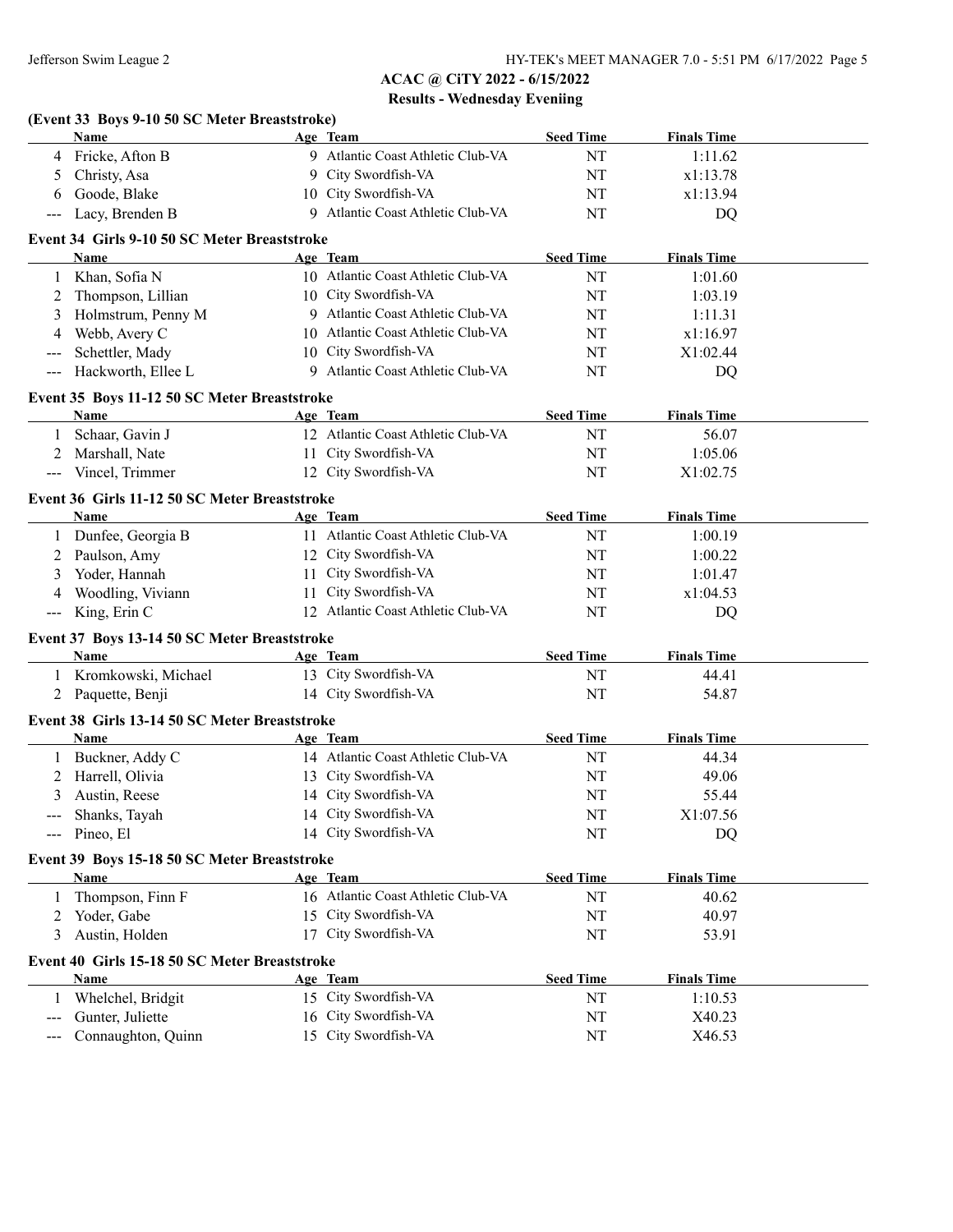## **Event 41 Boys 8 & Under 25 SC Meter Backstroke**

|                                          | <b>Name</b>                                      |    | Age Team                               | <b>Seed Time</b> | <b>Finals Time</b> |  |
|------------------------------------------|--------------------------------------------------|----|----------------------------------------|------------------|--------------------|--|
| 1                                        | Schettler, James                                 |    | 8 City Swordfish-VA                    | NT               | 36.31              |  |
| 2                                        | Harris, Nolan                                    | 7  | City Swordfish-VA                      | NT               | 36.63              |  |
| 3                                        | King, Dillon P                                   | 8  | Atlantic Coast Athletic Club-VA        | NT               | 38.44              |  |
| 4                                        | Nelson, Garnet T                                 | 7  | Atlantic Coast Athletic Club-VA        | NT               | 40.63              |  |
| 5                                        | Wood, Parker                                     | 8  | City Swordfish-VA                      | NT               | x46.03             |  |
| 6                                        | Christy, Wyatt                                   |    | City Swordfish-VA                      | NT               | x1:00.28           |  |
| 7                                        | Varshavsky, Eli C                                | 7  | Atlantic Coast Athletic Club-VA        | NT               | x1:14.18           |  |
| $---$                                    | Nderitu, Jonah                                   | 8  | City Swordfish-VA                      | NT               | X1:16.81           |  |
| $\hspace{0.05cm} \ldots \hspace{0.05cm}$ | Donne, Nash                                      | 7  | City Swordfish-VA                      | NT               | DQ                 |  |
|                                          | Event 41P Boys 6 & Under 25 SC Meter Backstroke  |    |                                        |                  |                    |  |
|                                          | Name                                             |    | Age Team                               | <b>Seed Time</b> | <b>Finals Time</b> |  |
| 1                                        | Fricke, Cole R                                   |    | 6 Atlantic Coast Athletic Club-VA      | NT               | 45.60              |  |
| 2                                        | Ayers, Theo                                      | 5. | City Swordfish-VA                      | NT               | 48.40              |  |
| 3                                        | Greene, Myers C                                  | 6  | Atlantic Coast Athletic Club-VA        | NT               | 52.03              |  |
| 4                                        | Sylvester, Jackson                               | 5. | City Swordfish-VA                      | NT               | 1:06.25            |  |
| 5                                        | Bronez, Landon                                   | 5  | City Swordfish-VA                      | NT               | x1:18.28           |  |
| 6                                        | Gruss-Russell, Emerson A                         |    | 6 Atlantic Coast Athletic Club-VA      | NT               | x1:29.87           |  |
|                                          |                                                  |    |                                        |                  |                    |  |
|                                          | Event 42 Girls 8 & Under 25 SC Meter Backstroke  |    |                                        |                  |                    |  |
|                                          | Name                                             |    | Age Team                               | <b>Seed Time</b> | <b>Finals Time</b> |  |
| 1                                        | Crawford, Mayzie                                 |    | 8 City Swordfish-VA                    | NT               | 30.87              |  |
| 2                                        | Groff, Maren                                     | 8  | City Swordfish-VA                      | NT               | 32.78              |  |
| 3                                        | Nyquist, Kate                                    | 8  | City Swordfish-VA                      | NT               | x33.34             |  |
| 4                                        | Liu, Grace                                       | 8  | City Swordfish-VA                      | NT               | x33.91             |  |
| 5                                        | Chancellor, Charlotte                            | 8  | City Swordfish-VA                      | NT               | x35.21             |  |
| 6                                        | Robinson, Ellery                                 | 8  | City Swordfish-VA                      | NT               | x35.31             |  |
| 7                                        | Hutchinson, Maeve                                | 8  | City Swordfish-VA                      | NT               | x36.22             |  |
| 8                                        | Hunter, TG E                                     |    | Atlantic Coast Athletic Club-VA        | NT               | 40.00              |  |
| 9                                        | Savage, Phaedra                                  |    | City Swordfish-VA                      | NT               | x43.25             |  |
| 10                                       | Dawkins, Addison H                               | 8  | Atlantic Coast Athletic Club-VA        | NT               | 45.31              |  |
| 11                                       | Ku, Yunhoe                                       |    | City Swordfish-VA                      | NT               | x46.00             |  |
| 12                                       | Reedy, Corde                                     |    | City Swordfish-VA                      | NT               | x46.75             |  |
| 13                                       | Kammauff, Abbey                                  | 7  | City Swordfish-VA                      | NT               | x47.28             |  |
| 14                                       | Wiles, Sarah                                     | 8  | City Swordfish-VA                      | NT               | x47.84             |  |
| 15                                       | McLellan, Cora                                   |    | City Swordfish-VA                      | NT               | x48.37             |  |
| 16                                       | Moore, Clara W                                   |    | Atlantic Coast Athletic Club-VA        | NT               | x55.50             |  |
|                                          | 17 McClure, Cora                                 |    | 8 City Swordfish-VA                    | $\mathbf{NT}$    | x55.53             |  |
|                                          | Event 42P Girls 6 & Under 25 SC Meter Backstroke |    |                                        |                  |                    |  |
|                                          | Name                                             |    | Age Team                               | <b>Seed Time</b> | <b>Finals Time</b> |  |
| 1                                        | Hunter, Kate E                                   |    | 6 Atlantic Coast Athletic Club-VA      | NT               | 55.25              |  |
|                                          | Robinson, Hollis                                 | 6  | City Swordfish-VA                      | NT               | 55.87              |  |
| 2                                        |                                                  |    |                                        |                  |                    |  |
| 3                                        | Mulcahy, Ponyo                                   | 6  | City Swordfish-VA<br>City Swordfish-VA | NT               | 59.09              |  |
| 4                                        | Ku, Dahoe                                        | 6  | Atlantic Coast Athletic Club-VA        | NT               | x59.63             |  |
| 5                                        | Nance, Olive A                                   |    |                                        | NT               | 1:04.53            |  |
| 6                                        | Allen, Willow G                                  | 5. | Atlantic Coast Athletic Club-VA        | NT               | x1:47.84           |  |
|                                          | Event 43 Boys 9-10 50 SC Meter Backstroke        |    |                                        |                  |                    |  |
|                                          | <b>Name</b>                                      |    | Age Team                               | <b>Seed Time</b> | <b>Finals Time</b> |  |
| 1                                        | Dunfee, Lyle T                                   |    | 9 Atlantic Coast Athletic Club-VA      | NT               | 1:01.69            |  |
|                                          | 2 Harris, Reece                                  |    | 10 City Swordfish-VA                   | NT               | 1:03.13            |  |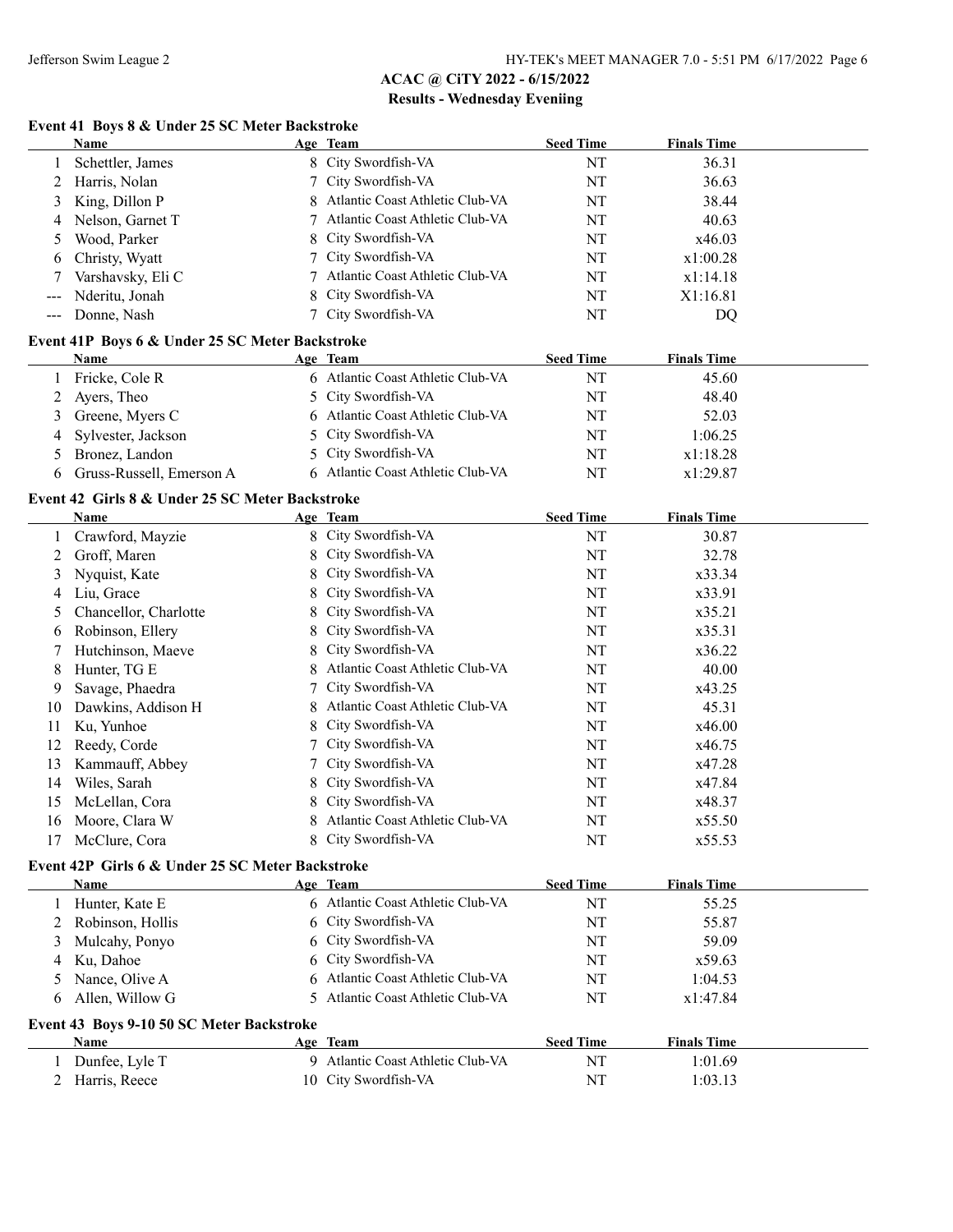# **(Event 43 Boys 9-10 50 SC Meter Backstroke)**

|              | <b>Name</b>                                 |    | Age Team                           | <b>Seed Time</b> | <b>Finals Time</b> |  |
|--------------|---------------------------------------------|----|------------------------------------|------------------|--------------------|--|
| 3            | Hunter, Gabriel O                           |    | 9 Atlantic Coast Athletic Club-VA  | NT               | 1:05.12            |  |
| 4            | Joseph, Derrick                             |    | 10 Atlantic Coast Athletic Club-VA | NT               | x1:12.03           |  |
| 5            | Goode, Brody                                | 9  | City Swordfish-VA                  | NT               | 1:13.19            |  |
| 6            | Wood, Cooper                                | 10 | City Swordfish-VA                  | NT               | x1:26.96           |  |
| 7            | Reedy, Ben                                  | 9  | City Swordfish-VA                  | NT               | x1:47.04           |  |
| 8            | Nderitu, Lucas                              | 10 | City Swordfish-VA                  | NT               | x1:54.63           |  |
| ---          | Martinez, Lucas                             | 9  | City Swordfish-VA                  | NT               | DQ                 |  |
| $---$        | Floyd, Jaxson L                             | 9  | Atlantic Coast Athletic Club-VA    | NT               | DQ                 |  |
|              | Event 44 Girls 9-10 50 SC Meter Backstroke  |    |                                    |                  |                    |  |
|              | Name                                        |    | Age Team                           | <b>Seed Time</b> | <b>Finals Time</b> |  |
|              |                                             |    | 9 City Swordfish-VA                | NT               | 1:03.00            |  |
| 1            | Etienne, Nyah                               |    | City Swordfish-VA                  |                  |                    |  |
| 2            | Shedd, Autumn                               | 9  |                                    | NT               | 1:03.94            |  |
| 3            | Robertson, Sam                              | 9  | City Swordfish-VA                  | NT               | x1:08.56           |  |
| 4            | Furia, Zora                                 | 10 | City Swordfish-VA                  | NT               | x1:08.81           |  |
| 5            | Agee, Evan                                  | 10 | City Swordfish-VA                  | NT               | x1:09.75           |  |
| 6            | Wallace, Aislin                             | 10 | City Swordfish-VA                  | NT               | x1:19.66           |  |
| 7            | Pradhan, Srija                              | 9  | City Swordfish-VA                  | NT               | x1:25.22           |  |
| 8            | Tassell, Ainsley                            | 9  | City Swordfish-VA                  | NT               | x1:27.72           |  |
| 9            | Cherry, Hope                                | 9  | City Swordfish-VA                  | NT               | x1:29.66           |  |
| 10           | Holmstrum, Penny M                          | 9  | Atlantic Coast Athletic Club-VA    | NT               | 1:29.84            |  |
| 11           | Zorc, Nola                                  | 9  | City Swordfish-VA                  | NT               | x1:45.16           |  |
|              | Brenner, Julia                              |    | 10 City Swordfish-VA               | NT               | DQ                 |  |
|              | Event 45 Boys 11-12 50 SC Meter Backstroke  |    |                                    |                  |                    |  |
|              | <b>Name</b>                                 |    | Age Team                           | <b>Seed Time</b> | <b>Finals Time</b> |  |
| 1            | Vincel, Trimmer                             |    | 12 City Swordfish-VA               | NT               | 49.87              |  |
| 2            | Shedd, Asher                                |    | 12 City Swordfish-VA               | NT               | 58.81              |  |
|              |                                             |    |                                    |                  |                    |  |
|              | Event 46 Girls 11-12 50 SC Meter Backstroke |    |                                    |                  |                    |  |
|              | <b>Name</b>                                 |    | Age Team                           | <b>Seed Time</b> | <b>Finals Time</b> |  |
| 1            | Lanfranca, Victoria                         |    | 12 City Swordfish-VA               | NT               | 44.56              |  |
| 2            | Poncy, Taylor K                             | 11 | City Swordfish-VA                  | NT               | 53.79              |  |
| $*3$         | Woodling, Viviann                           | 11 | City Swordfish-VA                  | NT               | x56.03             |  |
| *3           | Grigg, Alyssa                               | 11 | City Swordfish-VA                  | NT               | x56.03             |  |
| 5            | McCartney, Hailey                           | 12 | City Swordfish-VA                  | NT               | x57.19             |  |
| 6            | Semmelhack, Hazel                           | 11 | City Swordfish-VA                  | NT               | x57.35             |  |
| 7            | Robertson, Annie                            | 11 | City Swordfish-VA                  | NT               | x1:01.88           |  |
| 8            | Vess, Shawn                                 |    | 11 City Swordfish-VA               | NT               | x1:03.75           |  |
|              | Event 47 Boys 13-14 50 SC Meter Backstroke  |    |                                    |                  |                    |  |
|              | Name                                        |    | Age Team                           | <b>Seed Time</b> | <b>Finals Time</b> |  |
| 1            | Marshall, Chris                             |    | 14 City Swordfish-VA               | NT               | 47.97              |  |
|              | Event 48 Girls 13-14 50 SC Meter Backstroke |    |                                    |                  |                    |  |
|              |                                             |    |                                    |                  |                    |  |
|              | Name                                        |    | Age Team<br>14 City Swordfish-VA   | <b>Seed Time</b> | <b>Finals Time</b> |  |
| $\mathbf{1}$ | Semmelhack, Sylvie                          |    |                                    | NT               | 43.22              |  |
| 2            | Shanks, Tayah                               |    | 14 City Swordfish-VA               | NT               | 49.37              |  |
| 3            | Allen, Samaria G                            |    | 14 Atlantic Coast Athletic Club-VA | NT               | 50.19              |  |
| 4            | Schneller, Kayla T                          | 13 | Atlantic Coast Athletic Club-VA    | NT               | 51.50              |  |
| 5            | Cherry, Madison                             | 13 | City Swordfish-VA                  | NT               | x1:20.82           |  |
| ---          | Fulgham, Silver                             |    | 14 City Swordfish-VA               | NT               | DQ                 |  |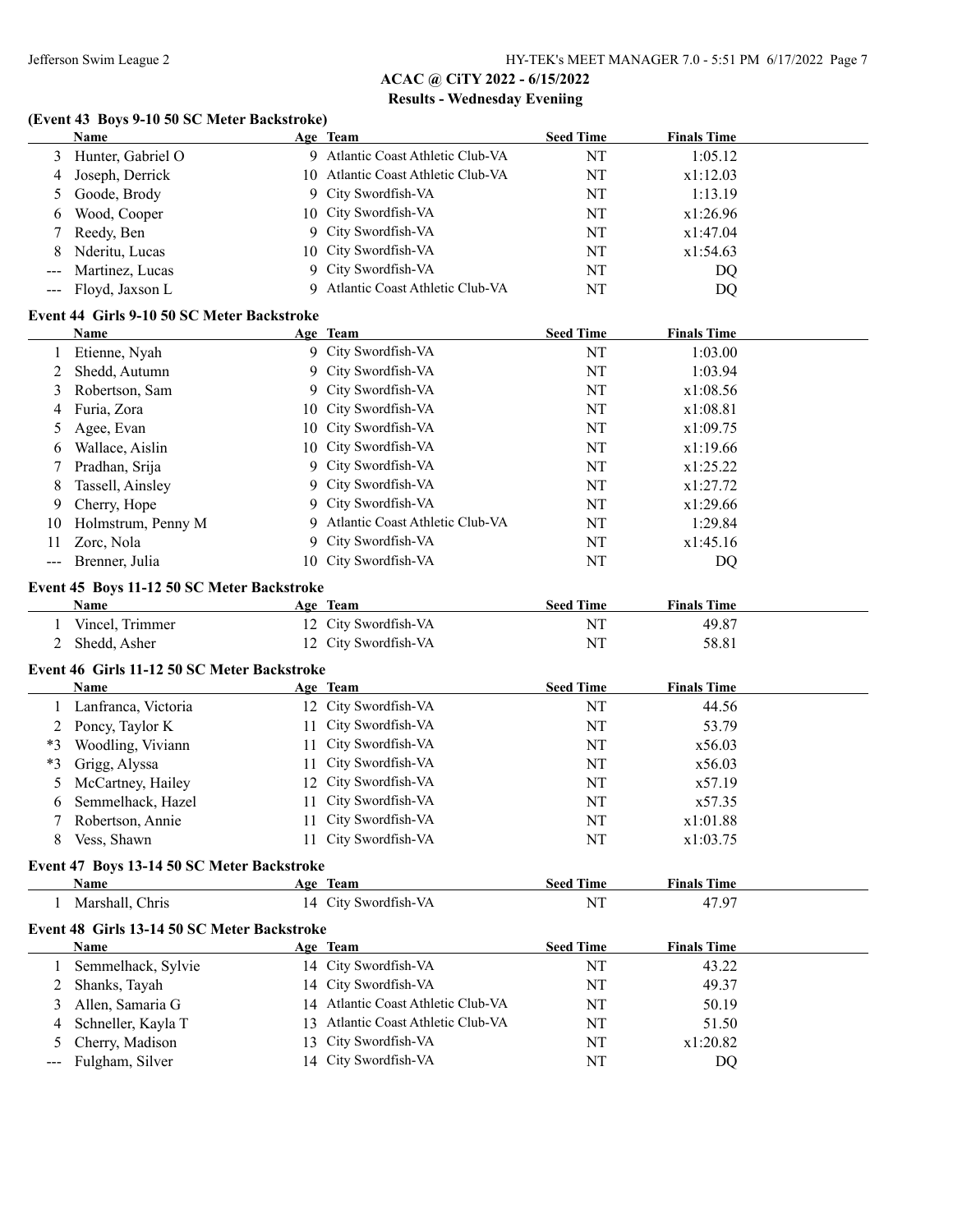|                     | Event 49 Boys 15-18 50 SC Meter Backstroke             |    |                                    |                  |                    |  |
|---------------------|--------------------------------------------------------|----|------------------------------------|------------------|--------------------|--|
|                     | Name                                                   |    | Age Team                           | <b>Seed Time</b> | <b>Finals Time</b> |  |
| 1                   | Dowd, Val H                                            |    | 15 Atlantic Coast Athletic Club-VA | NT               | 31.10              |  |
|                     | --- Cook, Eli                                          |    | 17 City Swordfish-VA               | NT               | X35.81             |  |
|                     | Event 50 Girls 15-18 50 SC Meter Backstroke            |    |                                    |                  |                    |  |
|                     | Name                                                   |    | Age Team                           | <b>Seed Time</b> | <b>Finals Time</b> |  |
|                     | 1 Gunter, Juliette                                     |    | 16 City Swordfish-VA               | NT               | 40.47              |  |
| $\qquad \qquad - -$ | Huang, Avery                                           |    | 17 City Swordfish-VA               | <b>NT</b>        | X35.81             |  |
|                     |                                                        |    |                                    |                  |                    |  |
|                     | Event 52 Girls 8 & Under 25 SC Meter Butterfly<br>Name |    | Age Team                           | <b>Seed Time</b> | <b>Finals Time</b> |  |
|                     | Groff, Maren                                           |    | 8 City Swordfish-VA                | NT               | 31.31              |  |
|                     | Hackworth, Avery T                                     |    | 7 Atlantic Coast Athletic Club-VA  | NT               | 55.75              |  |
|                     | Chancellor, Charlotte                                  | 8  | City Swordfish-VA                  |                  |                    |  |
| $\qquad \qquad - -$ |                                                        |    | 5 Atlantic Coast Athletic Club-VA  | NT               | DQ                 |  |
| ---                 | Thompson, Evie                                         |    |                                    | NT               | <b>DQ</b>          |  |
|                     | Event 53 Boys 9-10 50 SC Meter Butterfly               |    |                                    |                  |                    |  |
|                     | Name                                                   |    | Age Team                           | <b>Seed Time</b> | <b>Finals Time</b> |  |
| 1                   | Groff, Derrick                                         |    | 10 City Swordfish-VA               | NT               | 53.47              |  |
| 2                   | Khan, Saqib H                                          |    | 10 Atlantic Coast Athletic Club-VA | NT               | 1:05.66            |  |
| 3                   | Thompson, Acree M                                      |    | 9 Atlantic Coast Athletic Club-VA  | NT               | 1:19.13            |  |
|                     | Event 54 Girls 9-10 50 SC Meter Butterfly              |    |                                    |                  |                    |  |
|                     | Name                                                   |    | Age Team                           | <b>Seed Time</b> | <b>Finals Time</b> |  |
| 1                   | Vanyo, Vivian R                                        |    | 9 Atlantic Coast Athletic Club-VA  | NT               | 38.65              |  |
| 2                   | Thompson, Tess F                                       |    | 10 Atlantic Coast Athletic Club-VA | NT               | 56.94              |  |
| 3                   | Schettler, Mady                                        |    | 10 City Swordfish-VA               | NT               | 57.19              |  |
|                     | Event 55 Boys 11-12 50 SC Meter Butterfly              |    |                                    |                  |                    |  |
|                     | Name                                                   |    | Age Team                           | <b>Seed Time</b> | <b>Finals Time</b> |  |
|                     | 1 Buckner, Olly W                                      |    | 11 Atlantic Coast Athletic Club-VA | NT               | 42.31              |  |
| 2                   | Groff, Lucas                                           |    | 12 City Swordfish-VA               | NT               | 1:01.09            |  |
| 3                   | Wiles, Ryan                                            |    | 11 City Swordfish-VA               | NT               | 1:14.00            |  |
|                     | Event 56 Girls 11-12 50 SC Meter Butterfly             |    |                                    |                  |                    |  |
|                     | Name                                                   |    | Age Team                           | <b>Seed Time</b> | <b>Finals Time</b> |  |
|                     | Thompson, Isabelle F                                   |    | 12 Atlantic Coast Athletic Club-VA | NT               | 39.69              |  |
| 1                   | Seneviratne, Maya                                      |    | 12 City Swordfish-VA               | NT               | 54.84              |  |
| 2<br>3              | Semmelhack, Hazel                                      |    | 11 City Swordfish-VA               | NT               | 1:10.60            |  |
|                     |                                                        |    | 11 City Swordfish-VA               | $\rm{NT}$        | X1:06.28           |  |
|                     | Poncy, Taylor K                                        |    |                                    |                  |                    |  |
|                     | Event 57 Boys 13-14 50 SC Meter Butterfly              |    |                                    |                  |                    |  |
|                     | <b>Name</b>                                            |    | Age Team                           | <b>Seed Time</b> | <b>Finals Time</b> |  |
| 1                   | Marshall, Chris                                        |    | 14 City Swordfish-VA               | NT               | 52.43              |  |
|                     | Kromkowski, Michael                                    | 13 | City Swordfish-VA                  | NT               | X42.47             |  |
| ---                 | Paquette, Benji                                        | 14 | City Swordfish-VA                  | NT               | X53.78             |  |
|                     | Event 58 Girls 13-14 50 SC Meter Butterfly             |    |                                    |                  |                    |  |
|                     | Name                                                   |    | Age Team                           | <b>Seed Time</b> | <b>Finals Time</b> |  |
|                     | Agee, Simone                                           |    | 14 City Swordfish-VA               | NT               | 1:00.25            |  |
|                     | Semmelhack, Sylvie                                     | 14 | City Swordfish-VA                  | NT               | X42.03             |  |
|                     | Fulgham, Silver                                        |    | 14 City Swordfish-VA               | NT               | X51.19             |  |
| ---                 | Harrell, Olivia                                        |    | 13 City Swordfish-VA               | NT               | <b>XDQ</b>         |  |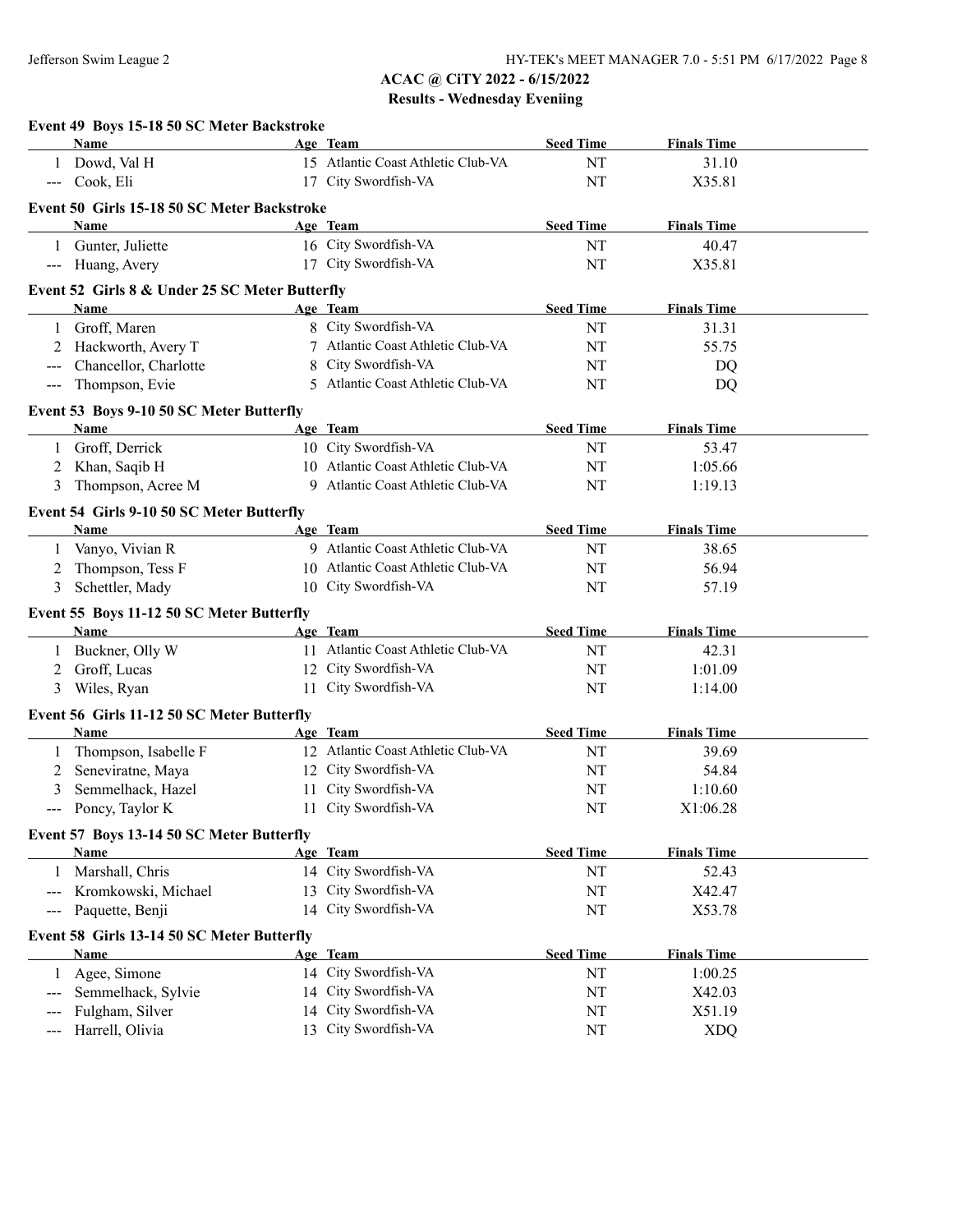|                     | Event 59 Boys 15-18 50 SC Meter Butterfly                                                                                                                                                                                           |                                    |                           |                           |
|---------------------|-------------------------------------------------------------------------------------------------------------------------------------------------------------------------------------------------------------------------------------|------------------------------------|---------------------------|---------------------------|
|                     | Name                                                                                                                                                                                                                                | Age Team                           | <b>Seed Time</b>          | <b>Finals Time</b>        |
| 1                   | Buckner, Teddy S                                                                                                                                                                                                                    | 15 Atlantic Coast Athletic Club-VA | NT                        | 29.25                     |
|                     | 2 Cook, Eli                                                                                                                                                                                                                         | 17 City Swordfish-VA               | <b>NT</b>                 | 34.03                     |
|                     | Event 60 Girls 15-18 50 SC Meter Butterfly                                                                                                                                                                                          |                                    |                           |                           |
|                     | Name                                                                                                                                                                                                                                | Age Team                           | <b>Seed Time</b>          | <b>Finals Time</b>        |
| 1                   | Huang, Avery                                                                                                                                                                                                                        | 17 City Swordfish-VA               | NT                        | 32.37                     |
|                     | 2 Connaughton, Quinn                                                                                                                                                                                                                | 15 City Swordfish-VA               | NT                        | 38.28                     |
| $\qquad \qquad - -$ | Reed, Izzy                                                                                                                                                                                                                          | 16 City Swordfish-VA               | NT                        | X39.90                    |
|                     | Event 73 Boys 9-10 200 SC Meter Freestyle Relay                                                                                                                                                                                     |                                    |                           |                           |
|                     | <b>Team</b>                                                                                                                                                                                                                         | Relay                              | <b>Seed Time</b>          | <b>Finals Time</b>        |
|                     | 1 City Swordfish-VA                                                                                                                                                                                                                 | $\mathbf{A}$                       | NT                        | 3:21.66                   |
|                     | 1) Christy, Asa 9                                                                                                                                                                                                                   | 2) Halme, Ezra 10                  | 3) Harris, Reece 10       | 4) Groff, Derrick 10      |
|                     | 2 Atlantic Coast Athletic Club-VA                                                                                                                                                                                                   | A                                  | NT                        | 3:39.82                   |
|                     | 1) Thompson, Acree M 9                                                                                                                                                                                                              | 2) Dunfee, Lyle T 9                | 3) Hunter, Gabriel O 9    | 4) Khan, Saqib H 10       |
|                     | Event 74 Girls 9-10 200 SC Meter Freestyle Relay                                                                                                                                                                                    |                                    |                           |                           |
|                     | <b>Team</b>                                                                                                                                                                                                                         | Relay                              | <b>Seed Time</b>          | <b>Finals Time</b>        |
|                     | 1 City Swordfish-VA                                                                                                                                                                                                                 | A                                  | NT                        | 3:36.18                   |
|                     | 1) Agee, Evan 10                                                                                                                                                                                                                    | 2) Shedd, Autumn 9                 | 3) Thompson, Lillian 10   | 4) Schettler, Mady 10     |
|                     | 2 City Swordfish-VA                                                                                                                                                                                                                 | $\mathbf C$                        | NT                        | x4:37.34                  |
|                     | Atlantic Coast Athletic Club-VA                                                                                                                                                                                                     | A                                  | NT                        | DQ                        |
|                     | 1) Khan, Sofia N 10                                                                                                                                                                                                                 | 2) Thompson, Tess F 10             | 3) Hackworth, Ellee L 9   | 4) Vanyo, Vivian R 9      |
|                     | Event 75 Boys 11-12 200 SC Meter Freestyle Relay                                                                                                                                                                                    |                                    |                           |                           |
|                     | <b>Team</b> and the state of the state of the state of the state of the state of the state of the state of the state of the state of the state of the state of the state of the state of the state of the state of the state of the | <b>Relay</b>                       | <b>Seed Time</b>          | <b>Finals Time</b>        |
|                     | 1 City Swordfish-VA                                                                                                                                                                                                                 | $\mathbf{A}$                       | NT                        | 3:39.43                   |
|                     | 1) Wiles, Ryan 11                                                                                                                                                                                                                   | 2) Goode, Blake 10                 | 3) Shedd, Asher 12        | 4) Marshall, Nate 11      |
|                     | Event 76 Girls 11-12 200 SC Meter Freestyle Relay<br>Team                                                                                                                                                                           | <b>Relay</b>                       | <b>Seed Time</b>          | <b>Finals Time</b>        |
|                     | 1 City Swordfish-VA                                                                                                                                                                                                                 | A                                  | NT                        | 2:53.13                   |
|                     | 1) Poncy, Taylor K 11                                                                                                                                                                                                               | 2) Seneviratne, Maya 12            |                           |                           |
|                     |                                                                                                                                                                                                                                     |                                    | 3) Paulson, Amy 12        | 4) Lanfranca, Victoria 12 |
|                     | 2 Atlantic Coast Athletic Club-VA                                                                                                                                                                                                   | A                                  | NT                        | 2:56.56                   |
|                     | 1) Thompson, Isabelle F 12                                                                                                                                                                                                          | 2) Dunfee, Georgia B 11            | 3) King, Erin C 12        | 4) Higgenbotham, Bryn 11  |
|                     | 3 City Swordfish-VA                                                                                                                                                                                                                 | B                                  | NT                        | x3:10.06                  |
|                     | 1) McCartney, Hailey 12                                                                                                                                                                                                             | 2) Grigg, Alyssa 11                | 3) Woodling, Viviann 11   | 4) Semmelhack, Hazel 11   |
|                     | Event 77 Boys 13-14 200 SC Meter Freestyle Relay                                                                                                                                                                                    |                                    |                           |                           |
|                     | <b>Team</b>                                                                                                                                                                                                                         | Relay                              | <b>Seed Time</b>          | <b>Finals Time</b>        |
| 1                   | City Swordfish-VA                                                                                                                                                                                                                   | $\mathbf{A}$                       | NT                        | 2:42.62                   |
|                     | 1) Groff, Lucas 12                                                                                                                                                                                                                  | 2) Vincel, Trimmer 12              | 3) Kromkowski, Michael 13 | 4) Paquette, Benji 14     |
|                     | Event 78 Girls 13-14 200 SC Meter Freestyle Relay                                                                                                                                                                                   |                                    |                           |                           |
|                     | Team                                                                                                                                                                                                                                | <b>Relay</b>                       | <b>Seed Time</b>          | <b>Finals Time</b>        |
| 1                   | City Swordfish-VA                                                                                                                                                                                                                   | A                                  | NT                        | 2:35.63                   |
|                     | 1) Shanks, Tayah 14                                                                                                                                                                                                                 | 2) Harrell, Olivia 13              | 3) Fulgham, Silver 14     | 4) Semmelhack, Sylvie 14  |
|                     | 2 City Swordfish-VA                                                                                                                                                                                                                 | B                                  | NT                        | x3:14.68                  |
|                     | 1) Cherry, Madison 13                                                                                                                                                                                                               | 2) Pineo, El 14                    | 3) Austin, Reese 14       | 4) Agee, Simone 14        |
|                     | Event 79 Boys 15-18 200 SC Meter Freestyle Relay                                                                                                                                                                                    |                                    |                           |                           |
|                     | <b>Team</b>                                                                                                                                                                                                                         | <b>Relay</b>                       | <b>Seed Time</b>          | <b>Finals Time</b>        |
| 1                   | Atlantic Coast Athletic Club-VA                                                                                                                                                                                                     | A                                  | NT                        | 1:59.06                   |
|                     | 1) Thompson, Finn F 16                                                                                                                                                                                                              | 2) Dowd, Val H 15                  | 3) Buckner, Teddy S 15    | 4) Buckner, Olly W 11     |